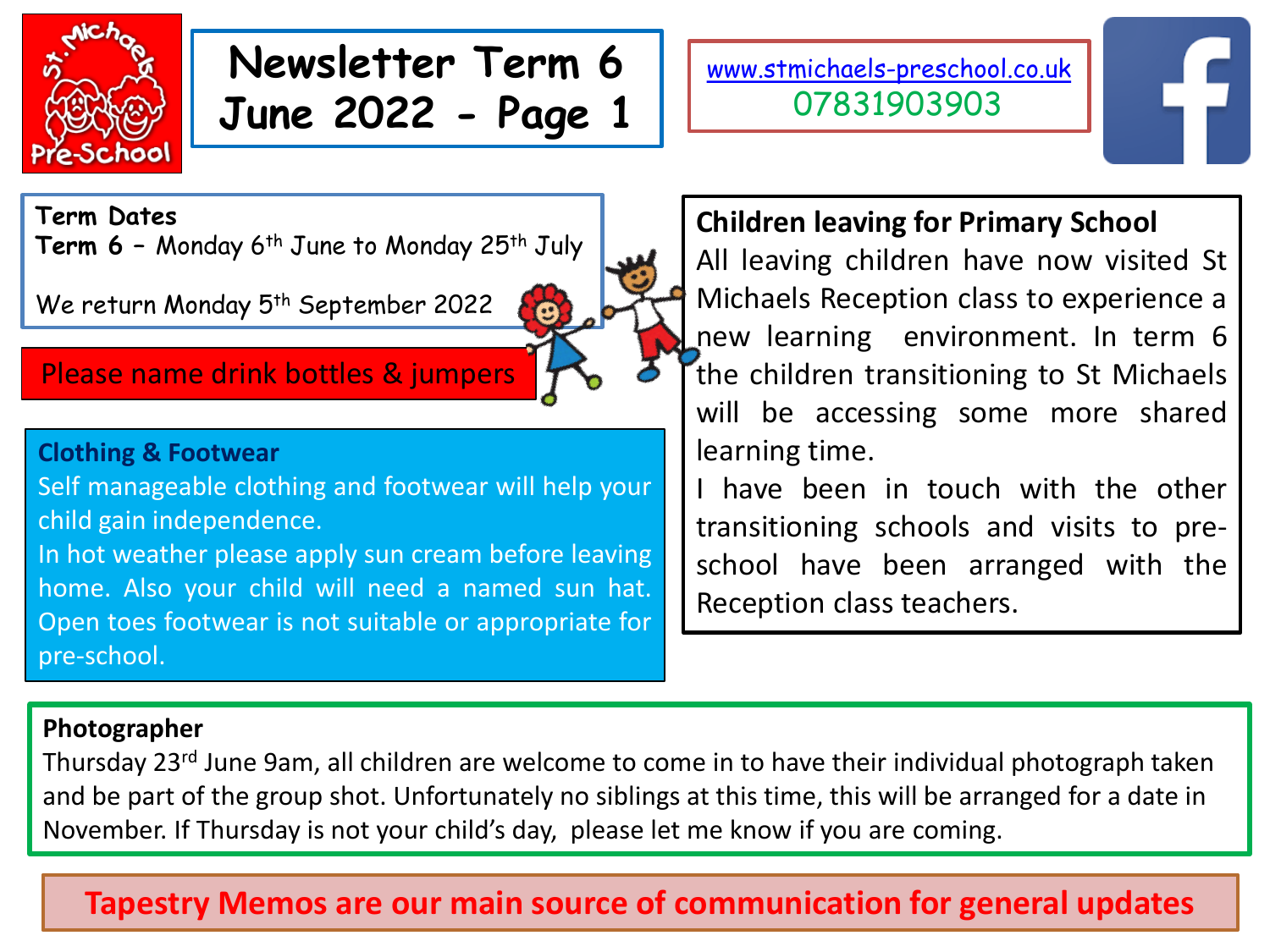# **Newsletter Page 2**

**Interest Box** This term we are going to be exploring our emotions.



## **Summer Outing**

This had been planned for Friday 15<sup>th</sup> July from 10am, please look out for a memo on Tapestry nearer the time.



## **Reminders**

- **Please keep your children at home if they are** generally unwell, have a temperature, have a cough or heavy cold.
- Please remember to leave at least **48 hours** after the last bout of sickness or diarrhoea.
- **Apply suncream before coming to pre-school** Thank you for your continuing support

# **Training Attended** Amelia - SENCO Ed - Children's Behaviour as a Communication Amelia, Jemma and Deb - Safeguarding Tracey - Lets Talk the Learning Walk (OFSTED)

It has been highlighted that whole grapes and cherry tomatoes are a choking hazard. Please cut these length ways to eliminate the risk. Do not include any nuts, this includes peanut butter and Nutella chocolate spread. Please beware we do have a child on the register with a nut allergy.

**Pre-school Fees Increase Sept 22 to** £16.65 a session - £5.55 an hour

### **For Your Information**

**Please look on Tapestry in the 'Document Tab' for information on**

- **Internet Safety**
- **30 Hours funding**
- **Child Development**
- **Speech, Language and communication**
- **Plus Lots more!**